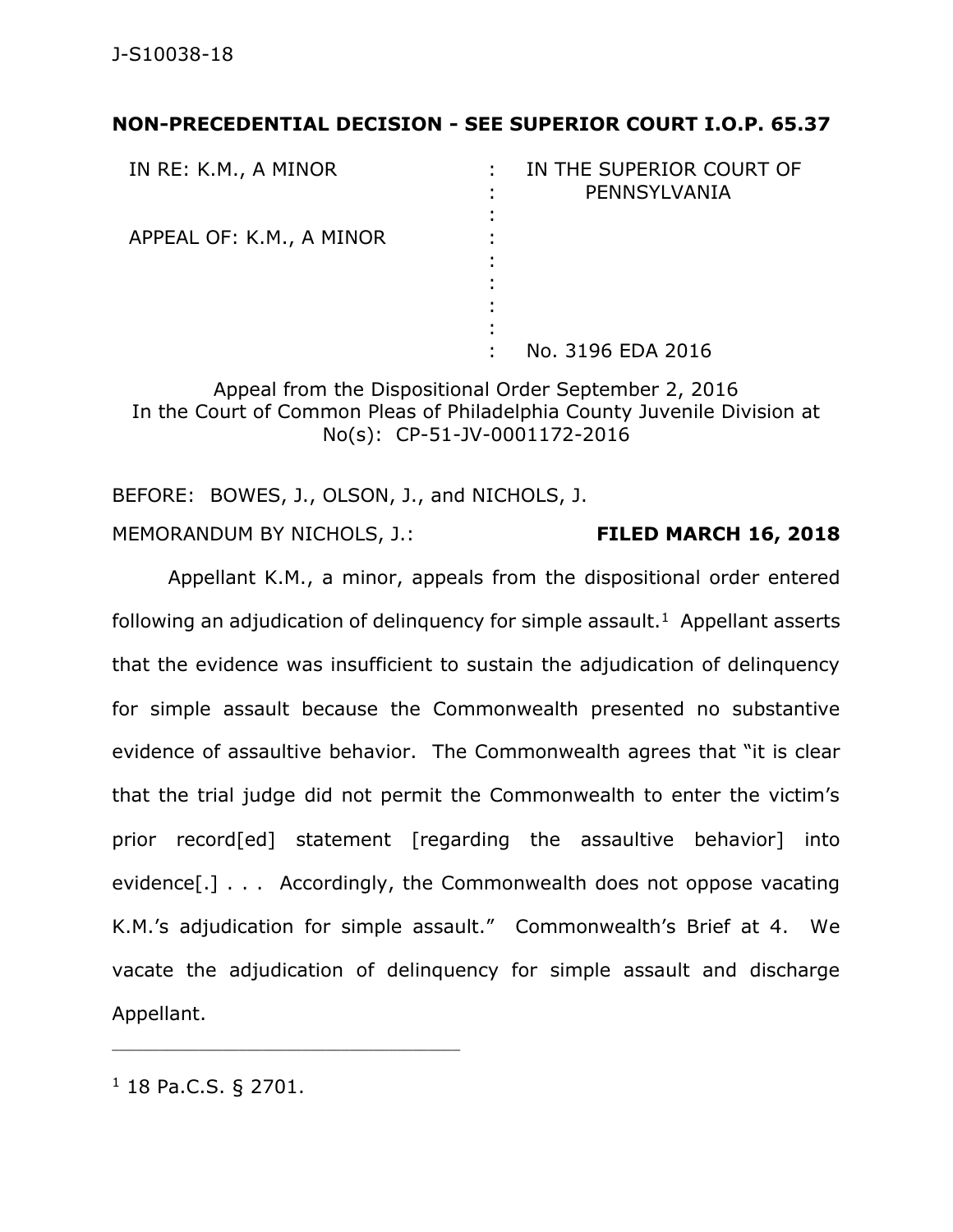Appellant and his girlfriend, N.C., were arguing by text message on the day in question. N.C. was at a friend's house, and Appellant arrived there, wishing to speak with her. N.C. was not interested in doing so. Appellant banged on the door. When N.C. later left the residence, Appellant approached her and attempted to grab her by the arms. N.C.'s friend's mother called the police, and N.C. told police that Appellant had punched her and left a bruise on her arm. Appellant was charged with committing acts constituting simple assault and recklessly endangering another person.

An adjudicatory hearing was held on August 31, 2016, during which N.C. testified that she had told the police that Appellant had punched her right arm and left a bruise. N.C. also maintained that Appellant did not actually hit her and that any injuries the police may have seen on the day in question predated her encounter with Appellant. On September 2, 2016, the juvenile court granted Appellant's motion for judgment of acquittal for recklessly endangering another person, adjudicated Appellant delinquent on the charge of simple assault, and entered a dispositional order for supervised probation.

Appellant filed a timely notice of appeal and court-ordered statement of errors complained of on appeal pursuant to Pa.R.A.P.  $1925(b)$ .<sup>2</sup> Appellant presents the following issue for our review:

\_\_\_\_\_\_\_\_\_\_\_\_\_\_\_\_\_\_\_\_\_\_\_\_\_\_\_\_\_\_\_\_\_\_\_\_\_\_\_\_\_\_\_\_

<sup>&</sup>lt;sup>2</sup> The juvenile court did not issue an opinion pursuant to Pa.R.A.P. 1925(a) because the presiding judge was no longer sitting. Given that the issues are apparent from the face of the record, we need not remand for the filing of an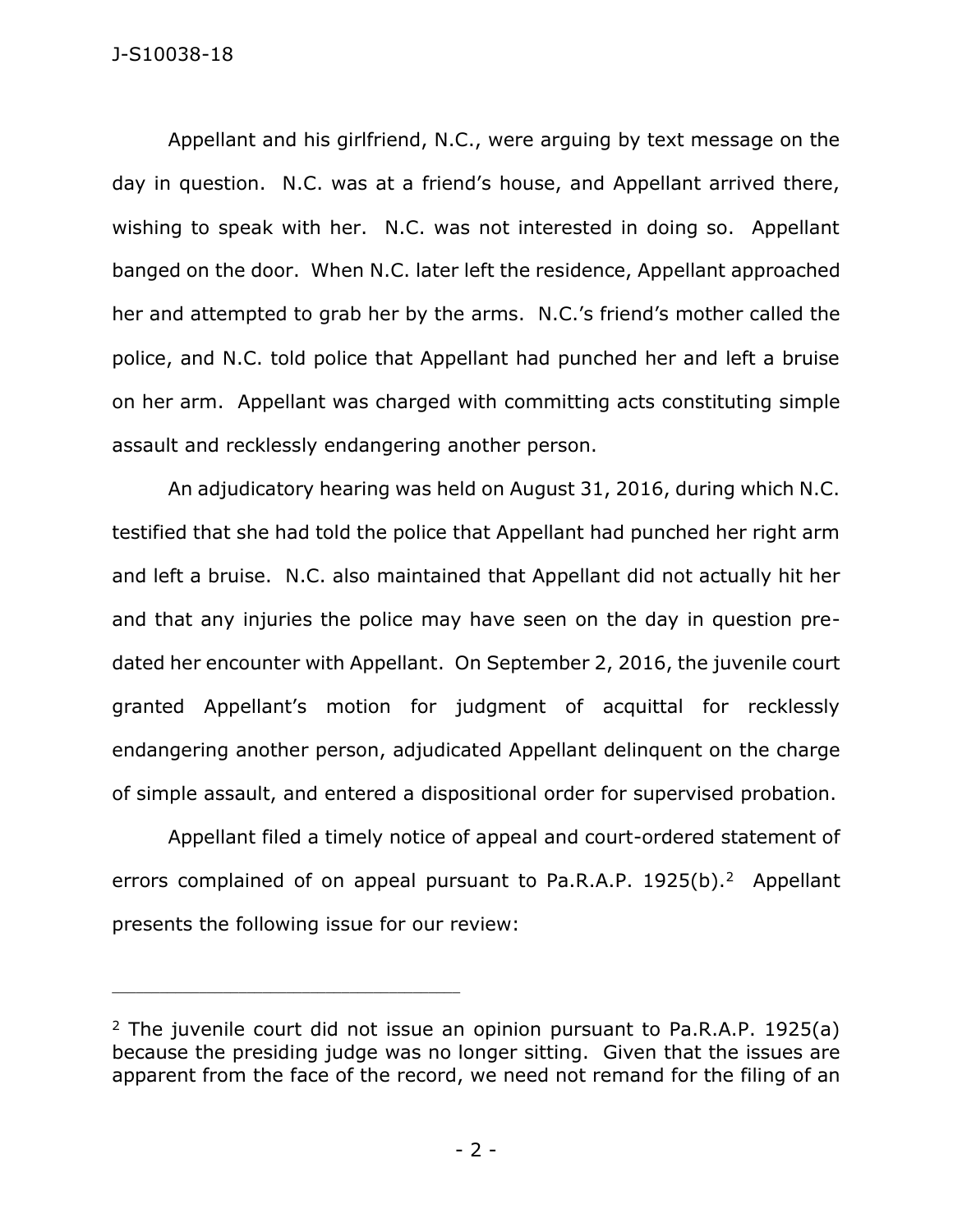Was not the evidence insufficient as a matter of law to sustain an adjudication of delinquency for simple assault where the Commonwealth presented no substantive evidence of assaultive behavior?

Appellant's Brief at 3.

In determining the sufficiency of the evidence, the test is

whether, viewing all evidence admitted at trial, together with all reasonable inferences therefrom, in a light most favorable to the Commonwealth as verdict winner, the trier of fact could have found that the [juvenile's] guilt was established beyond a reasonable doubt.

In order to sustain its burden of proof for simple assault, the Commonwealth must show that the [juvenile] "attempt[ed] to cause or intentionally, knowingly or recklessly cause[d] bodily injury to another."  $18$  Pa.C.S. § 2701(a)(1)

*In re M.H.*, 758 A.2d 1249, 1250-51 (Pa. Super. 2000) (some citations

omitted). Instantly, the Commonwealth did not introduce any evidence that

Appellant caused bodily injury to N.C., but merely elicited from N.C. the fact

that she had made a statement to police that Appellant had punched her. *See*

N.T., 8/31/16, at 25-26 ("I **said** that he did hit me and he did punch me. Yes,

I did **say** that." (emphasis added)). However, as Appellant points out, the

actual statement averring that he had punched N.C. was not admitted into evidence.

opinion since we are not precluded from meaningful review. *See Commonwealth v. Hood*, 872 A.2d 175, 178 (Pa. Super. 2005) (noting that the purpose of Rule 1925(a) is to provide our Court with a statement of reasons for the order entered in the lower court "to permit effective and meaningful review of the lower court['s] decisions. However, the lack of a Rule 1925(a) opinion is not always fatal to our review, because we can look to the record to ascertain the reasons for the order.")